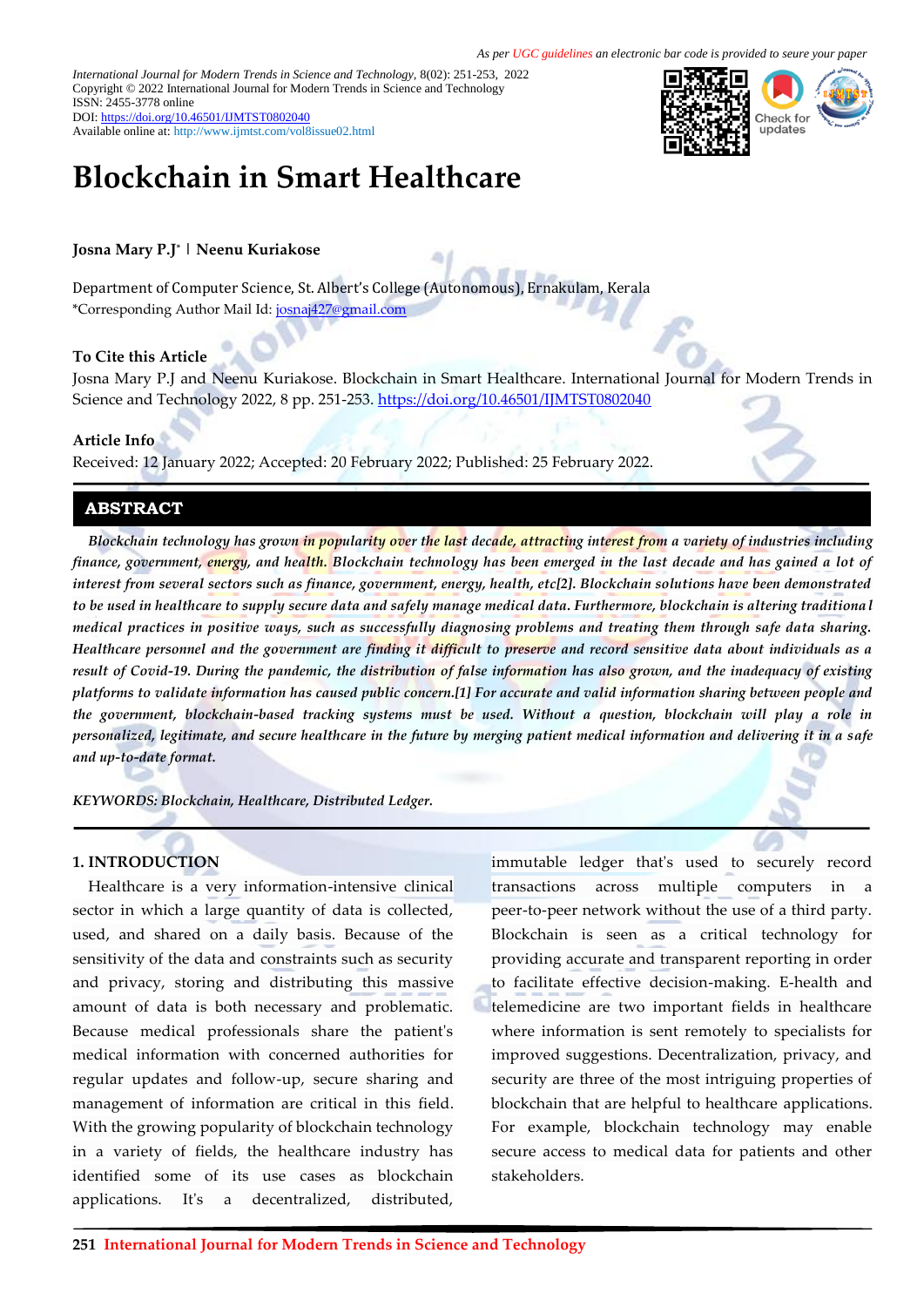### **2. BLOCKCHAIN AND HEALTHCARE**

A blockchain is a decentralized database that is shared among computer network nodes. A blockchain acts as a database, storing information in a digital format. Blockchains are well known for their critical role in keeping a secure and decentralized record of transactions in cryptocurrency systems like Bitcoin. The blockchain's novelty is that it ensures the fidelity and security of a data record while also generating trust without the requirement for a trusted third party. The purpose of blockchain is to enable the recording and distribution of digital data without the ability to modify it. In this sense, a blockchain serves as the foundation for immutable ledgers, or transaction records that can't be changed, erased, or destroyed. Blockchains are also known as distributed ledger technology because of this (DLT).

Information and technology are being used in health and medical practices all around the world as a result of the integration of healthcare and smart cities. The occupants' quality of life and health has improved as a result of the integration. However, the integration has exposed the healthcare business to security risks, including the privacy of patients' health information and the security of nearby mobile health users[8]. The adoption of Blockchain, on the other hand, is a promising technology that will help healthcare to address security issues in smart cities. The use of blockchain technology has made it possible to store patient data in a safe and secure manner in the healthcare system.

# **3. REVIEW**

Many research in recent years has explored the aspects of blockchain that are facilitating healthcare services with numerous benefits. Some nations, like Chile, Germany, and the United Kingdom, have recently chosen to provide immunity certificates to those who have experienced covid-19 infection and are immune to the disease, allowing them to return to work and school and resume normal activities. Implementing these immunity certificates is difficult because it may encourage forgers to seek illness and raise uncertainty about who can and cannot participate in social activities or gatherings. To address these issues, the government has built blockchain networks for the purpose of maintaining and authenticating covid-19-related data

# **4. METHODOLOGY**

Blockchain could be used to establish a system for controlling access to cloud-based EHRs. Using a blockchain can improve interoperability while also protecting data privacy and security. It has inherent integrity and follows stringent legal guidelines. Health outcomes would benefit from increased interoperability. Although most people are unfamiliar with this technology, expenditures in building a user-friendly interface and teaching users how to best use it might result in better health outcomes.

Because blockchain can preserve an incorruptible, decentralized, and transparent log of all patient data, it's ripe for security applications. Furthermore, while blockchain is visible, it is also private, hiding any individual's identity behind complicated and secure algorithms that can preserve the sensitivity of medical data. Patients, doctors, and healthcare providers can all share the same information swiftly and safely thanks to the technology's decentralized structure. Obtaining access to a patient's medical records takes time, which depletes staff resources and delays patient care. The use of blockchain-based medical records may provide a solution to these problems[10]. The technology's decentralized structure generates a single ecosystem of patient data that doctors, hospitals, pharmacists, and anybody else involved in treatment may access quickly and efficiently. The blockchain can help to speed up diagnosis and customize care programs in this way. The decentralization of blockchain ensures complete transparency in the shipping process, which has severe implications for the pharmaceutical supply chain management. The point of origin will be marked on a drug ledger once it is generated. The ledger will then record data every step of the way until it reaches the consumer, including who handled it and where it went. The system can also keep track of labor expenditures and waste emissions. Because it can safely store billions of genetic data points, blockchain is an ideal fit for this burgeoning business.